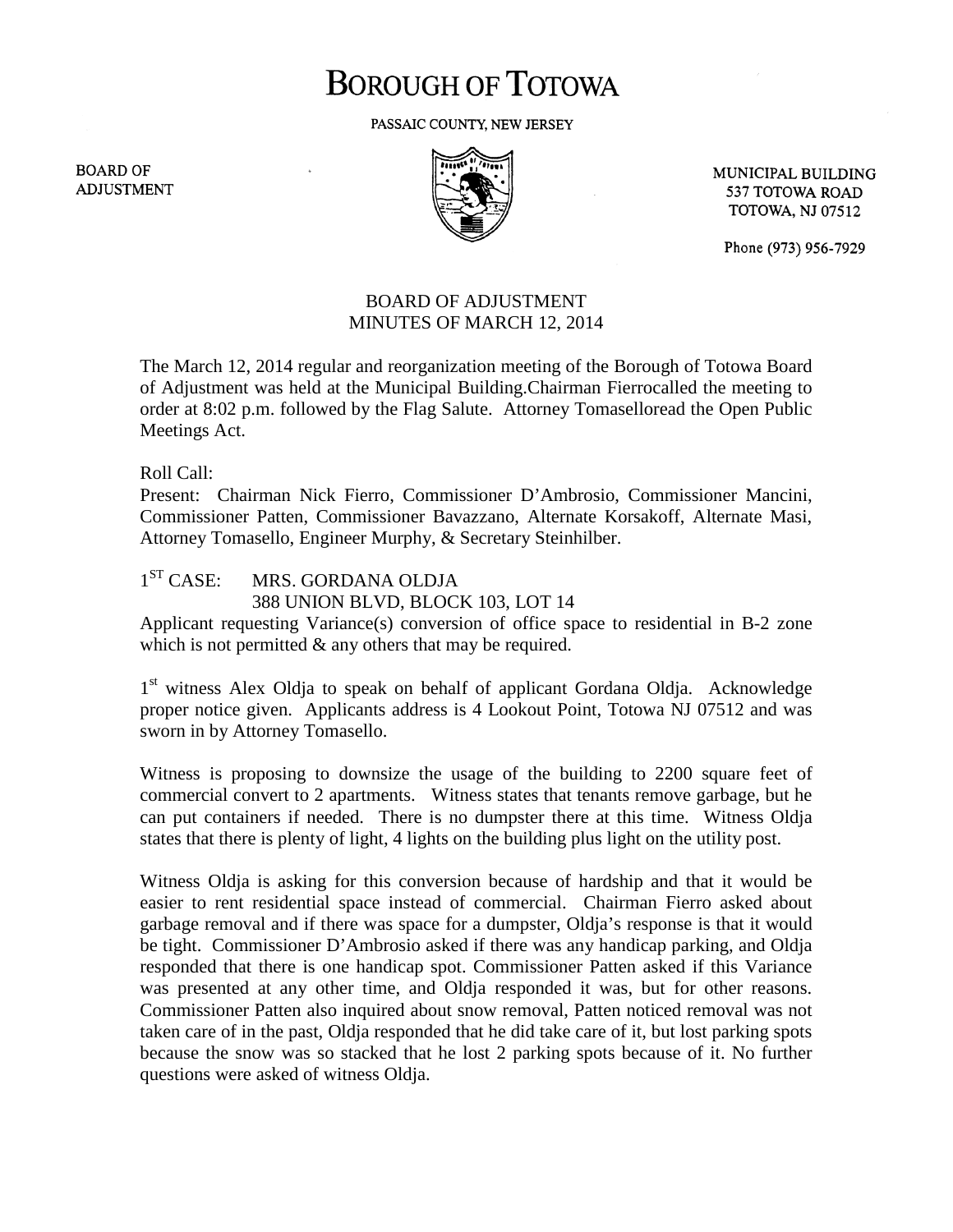$2<sup>nd</sup>$  witness, Architect Yogesh Mistry. Mr. Mistry's business address is 17 Main Street, Netcong NJ and was sworn in by Attorney Tomasello. Attorney Tomasello verified that Architect Mistry's qualifications were confirmed.

Architect Minstry states that the  $1<sup>st</sup>$  floor of the building will be Office/Retail space and the  $2<sup>nd</sup>$  floor will be Tenant and Office space. He refers to plans marked A1 that the building is L-shaped and has two stairways, one on Union Blvd and one in the rear parking lot. Engineer Murphy states that in the plans there is no handicap parking; Minstry says that the spot marked handicap meets standards. Engineer Murphy would like to see the space van sized and the Architect says that the parking spaces can be adjusted. Engineer Murphy also states that lighting is sufficient and the pole lighting is bright enough even without the 4 other lights on the building. Minstry says that a dumpster would have to take up a parking space of the existing parking spaced would have to be adjusted to 8'. Engineer Murphy asked about garbage disposal with the additional tenants and where would the tenants store the garbage until pick up. Minstry says there is a space to put small garbage containers and that maybe it can be covered by a fence. Witness Oldja states there is a storage room on Redman Ave side under the stairway and the current tenants store their garbage there until it is picked up. Commissioner Mancini states that storing garbage inside could smell and that outside storage is a better solution. Attorney Chacon states that if the board wants the garbage to be contained the right way that witness Oldja would be more than happy to take care of that.

3<sup>rd</sup> witness, Planner Mia Petrou. Planners address is 12-15 Fairlawn Ave, Fairlawn NJ and sworn in by Attorney Tomasello. Attorney Tomasello verified that Planner Petrou has been confirmedas an expert from past by the board.

Planner Petrou has 2 exhibits labeled A2, one is photo of the building and one is the arial view of the building. Planner Petrou states that property is a corner lot of 11 thousand square feet and the applicants want to convert 2400 square feet to 2-2 bedroom apartments. Planner Petrou states that tenants will bring more revenue to the town.

Planner also says that commercial use is different to rent on  $2<sup>nd</sup>$  floor. Parking variance-30 spots are required and 17 are available, there is no room to add any more spaces, but if the change of space to residential use then there would be a change in the spaces. Commissioner Patten asked if it is a detriment to set parking for tenants only. Planner Petrou says no, because residents are at work during business hours. Commissioner Mancini asked what type of businesses are at property now, Planner Petrou states there is a cabinet display showroom right now, and witness Oldja states that 400 square feet of space is dedicated to a limo service office. No more questions are for Planner Petrou.

Open to the Public:

Kenon Tuncel resides at 52 Redman Place, states that the trash is always clean, but parking is an issue and that employees of the commercial tenants are parking on the Redman Ave which is causing traffic. Mr. Tuncel has had to call the police twice because of people parking poorly. Parking is Mr. Tuncel's only concern.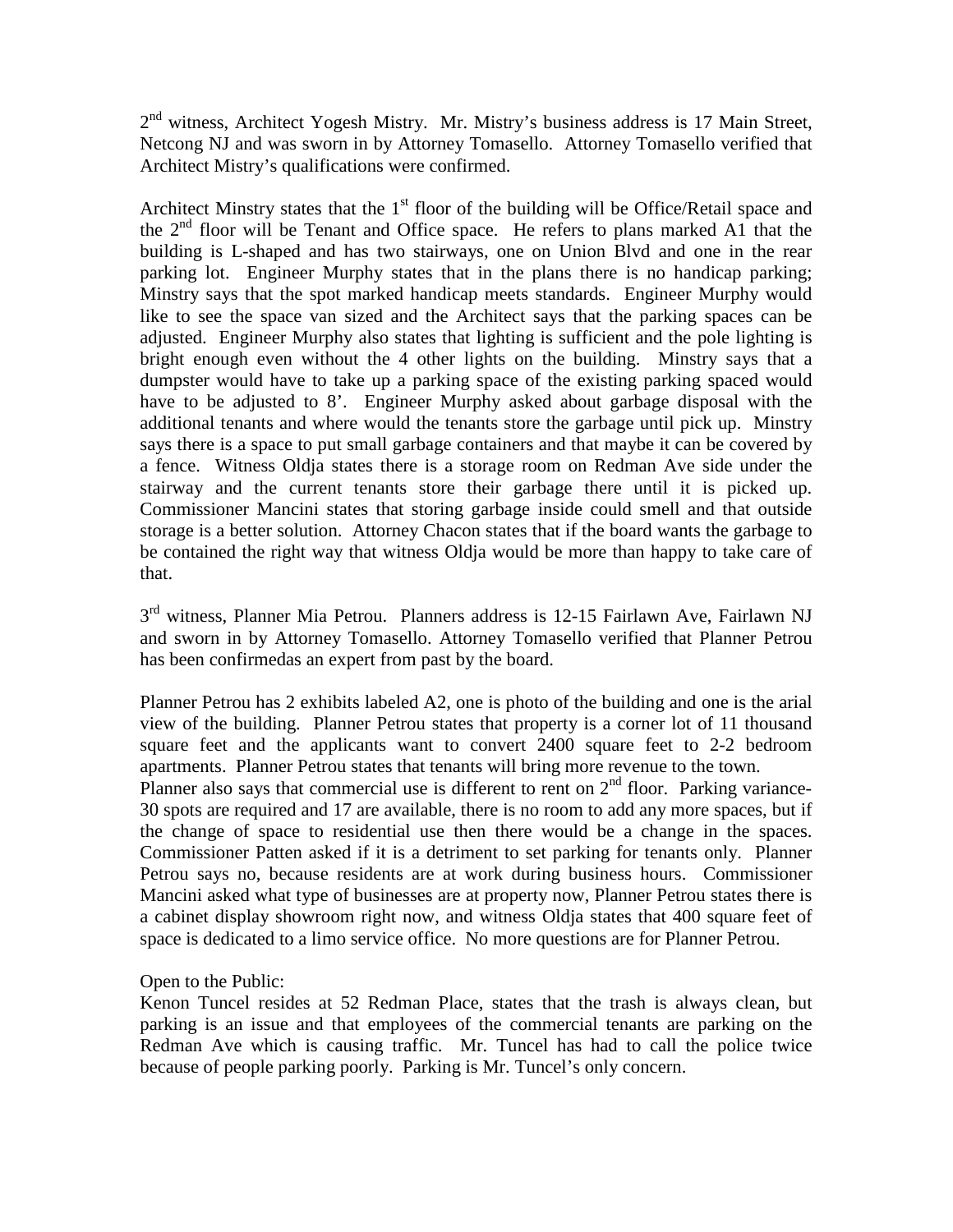Chairman Fierro asked witness Oldja about the limo service and that if variance passes Then the  $2<sup>nd</sup>$  floor will be residential only, besides the showroom, which brings no more parking issues to the plate.

Joseph Sterba, resides at 44 Redman Place, states that he has a number of concerns. The first is the intensive development of space. The second is that Redman Place is a very narrow street and that there needs to be enough parking in the lot for commercial shoppers and employees and residential tenants. Mr. Sterba also talks about nonconformance use chapter, and that the space in question was residential and it was changed to commercial-but according to Mr. Sterba, you cannot go back to residential. Mr. Sterba also states that there will be no benefit to residents supporting the town.

Witness Oldja speaks and states that commercial tenants change all the time, and with different commercial tenants the parking issue can be worse than if residential tenants where there. Mr. Sterba says it is still an issue and what stops the conversion of the first floor; he still feels that this is not a benefit to the town. Witness Oldja states he has no plans to change it back. Engineer Murphy inquires if the storage in basement is only used as storage, Attorney Chacon replies yes.

A motion to grant the necessary variance(s) was made by Commissioner D'Ambrosio and seconded by Commissioner Bavazzano. Vote to grant: 7-0(9:09pm).

## 2<sup>nd</sup> CASE: M. ALI & R. DARWICHE

#### 54 COLUMBUS AVE, BLOCK 74, LOT 5

Applicant requesting Variance(s) construction of new home. Pre-existing nonconforming lot. Variances front yard setback, building height & any others that may be required.

Architect Vassilios Cocoros, business address 467 Sylan Ave, Englewood Cliffs, NJ. Graduate of NJIT in 1992, received Architecture License in 1997. He also has a Bachelor of Architecture and is licensed in the State of New Jersey. Attorney states he is qualified as an expert.

Mr. Cocoros presented plans marked as A1, elevation and zoning, and A2, floor and site plan. The site is a R20 zone, at this time the basement is unfinished. Commissioner Patten asked Engineer Murphy about the shade tree commission, Engineer Murphy states in his paperwork that tree removal plan must be submitted in accordance with Chapter 383 of the Borough ordinance.

A motion to grant the necessary variance(s) was made by Commissioner Patten and seconded by Commissioner Bavazzano. Vote to grant: 7-0(9:32)

Chairman Fierro asked Engineer Murphy about Case 3, Hussain, 77 Garfield Place. Attorney Tomasello had spoken with their attorney and the case cannot be heard because of unpaid escrow of taxes. The case will be carried over to next month's meeting.